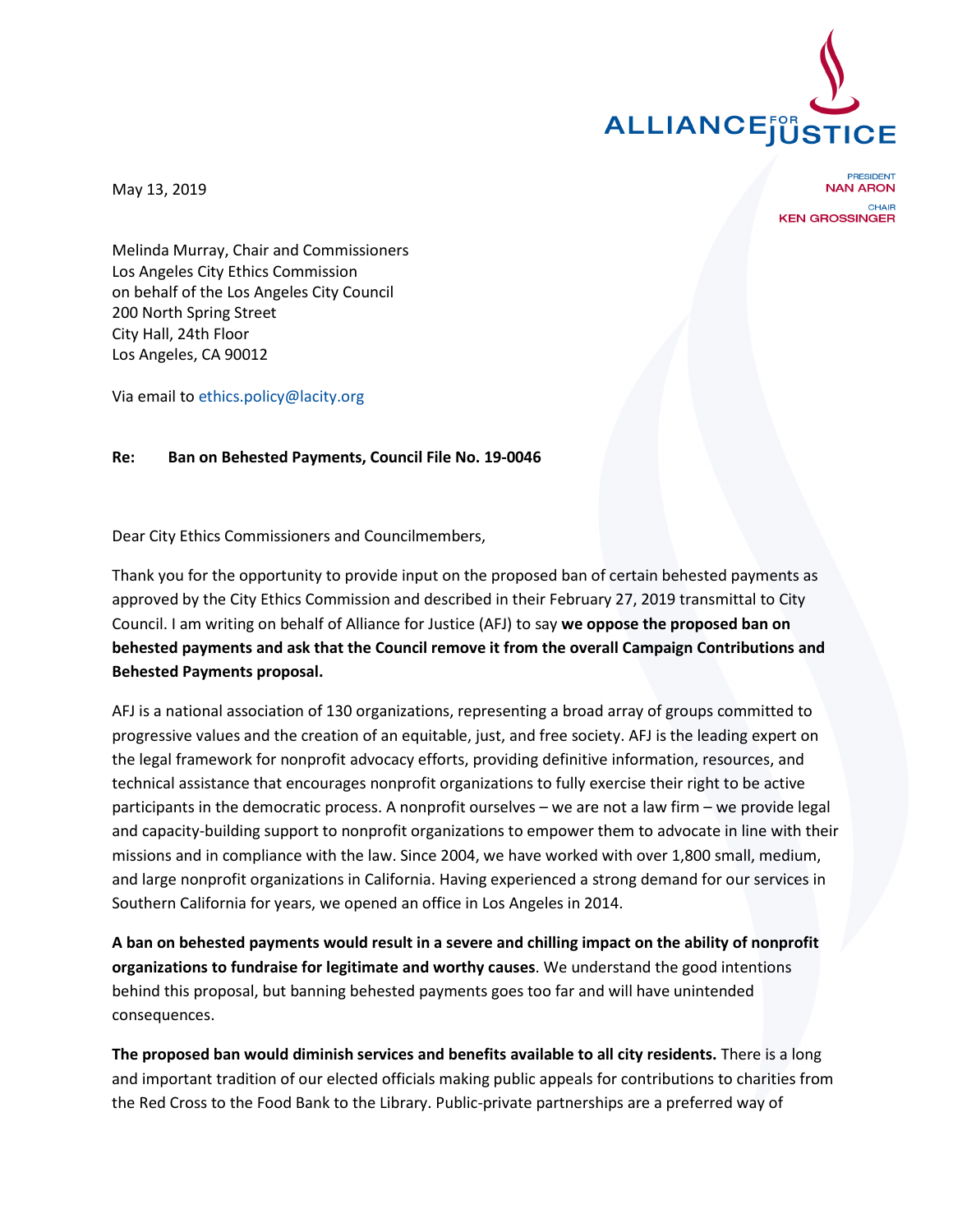providing services and benefits and encouraging private investment in the city. Efforts like the LA Justice Fund where philanthropy has joined the city to help undocumented residents facing deportation, or community benefits agreements, where residents and city officials ask a developer to add affordable housing or other community benefits to their projects involve city officials asking private citizens, who are sometimes lobbyists, city contractors, or developers, to donate to nonprofits for the public good. The proposed ban means elected officials can no longer ask many civically engaged individuals and institutions to support bettering our City. And this may lead to them not asking anyone to support these worthy causes.

**Disclosure of behested payments is the appropriate solution to concerns about corruption, not a ban.** Existing state law already requires disclosure of behested payments in excess of \$5000, and Los Angeles elected officials are subject to these requirements. A list of behested payments is readily available to the public. We collectively support this approach to assure transparency and democratic process, including the enhanced disclosure requirements in the draft ordinance.

**The proposed ban on behested payments is untested and goes further than state law or any other jurisdiction.** We are not aware of any jurisdiction that bans behested payments.

**Exceptions to the ban are unclear, insufficient, and cannot be adequately clarified to avoid a negative impact on city services.** The City Ethics Commission acknowledges the importance of behested payments to nonprofit organizations by recommending certain exceptions for asks made by public officials to certain groups in specific ways. These exceptions leave a lot of ambiguity where all parties involved will be chilled from raising needed funds for worthy causes by the threat of criminal penalties. Concepts such as what counts as a "public gathering" cannot be adequately clarified to avoid this negative impact.

We urge the City Council to remove the ban on behested payments from the proposed ordinance in its entirety as follows:

SEC. 49.5.5.C. An elected City officer shall not solicit a behested payment from a restricted source.

- 1. The prohibition on soliciting a behested payment does not apply in the following scenarios:
	- a. The solicitation is made because of a state of emergency declared by the City Council.

b. The solicitation is communicated solely through mass media, a suggestion made to the entire audience at a public gathering, or written materials in which the name of the elected City officer is listed with other names. Attachment B Ethics Commission 1 of 2 February 27, 2019

c. The solicitation is for services provided to the City.